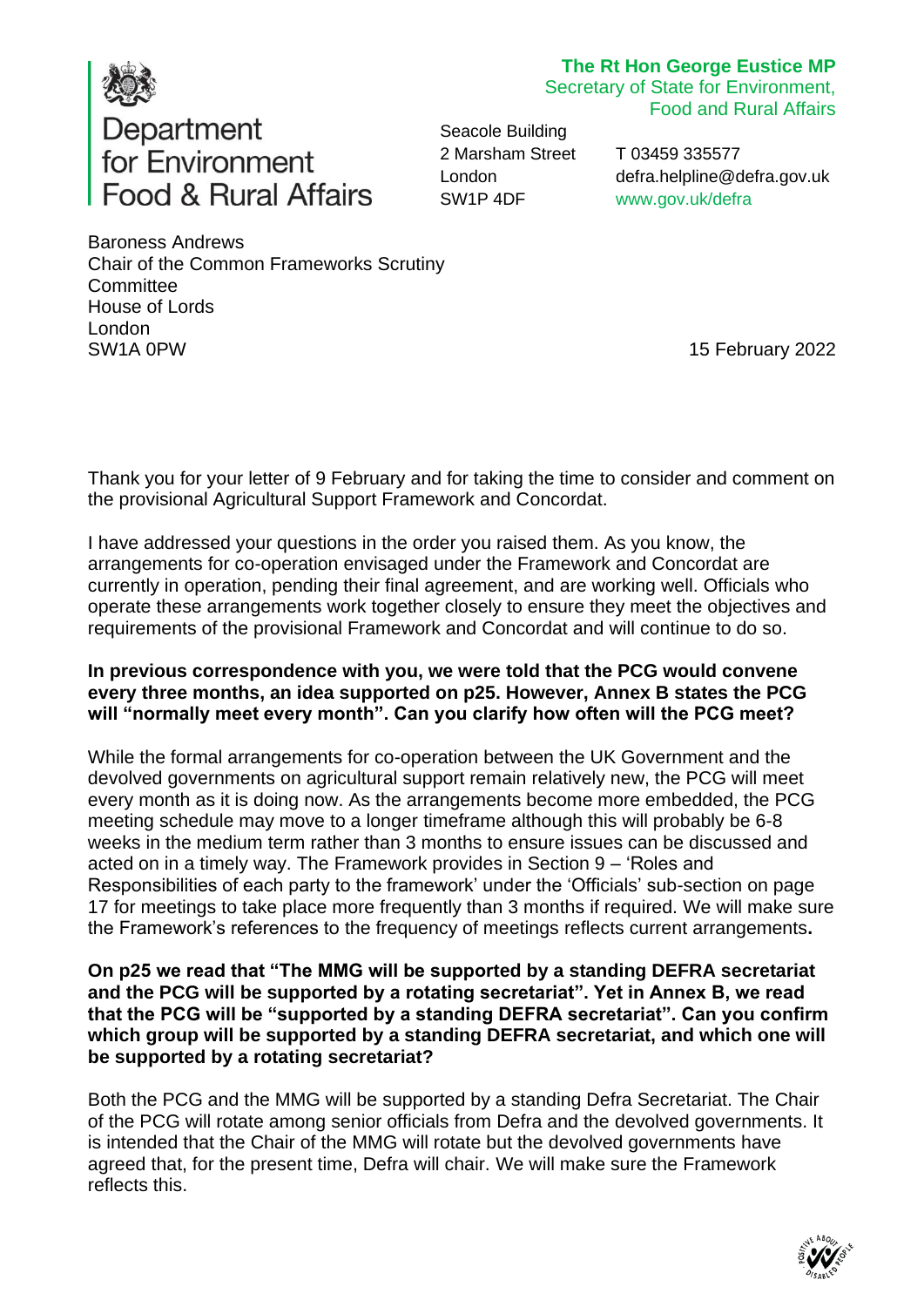## **In previous correspondence with you, we were told that "The MMG and PCG work together to aid policy coordination and collaboration" but the framework does not outline this role. Could you clarify how the PCG and MMG will work together?**

I have set out the principles and procedures that inform how the MMG and the PCG will work together below. I have elaborated on the references to how the MMG and PCG interact contained in Section 3 of the Framework 'Proposed operational elements of framework -. Decision making' and Annexes B and C which give the MMG's and PCG's Terms of Reference. The successful interaction of the MMG and PCG will be subject to ongoing review by the officials who operate these meetings to see how we can improve working arrangements in line with the objectives of the Agricultural Support Framework and Concordat.

The MMG's role is to share information and to analyse and coordinate evidence on the impact of market developments across the UK. The MMG will decide on issues to be escalated to the PCG. The PCG will consider the recommendations coordinated by the MMG and evaluate with them the options for intervention measures particularly in times of crisis, for example Private Storage Aid for pigmeat. The PCG may form a policy coordination sub-group in response to a specific crisis on an ad-hoc basis bringing in policy, analytical and senior representation as required.

The PCG has a dispute resolution role in considering issues that are escalated from the MMG that need to be resolved at policy intervention level. In making their decisions, the MMG will determine the main factors driving the development of the market and assess the short- and long-term impacts of these factors. Evidence used by the MMG will consist of analysis of a mixture of quantitative market price and production data, market intelligence, industry representations and political lobbying, amongst other factors. The MMG secretariat will share their findings by correspondence with the PCG a week after their meeting, or immediately and by other means if necessary.

The PCG will then consider if a new or changing policy, leading to divergence between Defra and the devolved governments will have an unwanted impact on one or more parties. The PCG will work closely with the MMG, in appropriate cases, to establish an evidence base to inform its decision-making.

In procedural terms, the monthly meetings of the MMG and PCG will be synchronised, as far as practicable, so that updates can be provided and issues escalated in a timely way to the PCG. This means that each PCG meeting will hear an update from the Market Monitoring Group and there will be standing items to discuss significant issues such as Private Storage Aid schemes.

#### **In Annex C, it sets out that one of the roles of the MMG is to provide a "platform for Policy Leads to consider UK MMG evidence at the separate UK Agriculture Market Policy Group (UKAMPG)". The Committee were unable to find any information on its existence. Could you provide further detail on this group?**

The UK Agriculture Market Policy Group (UKAMPG) was the previous name for the PCG. The relationship between the MMG and the PCG has been described above. The Framework will be updated to ensure the correct references are included.

**On p22 it states that that the PCG will have "engagement with the industry via the proposed 'Farming Conference UK' or other working groups." The Committee were** 

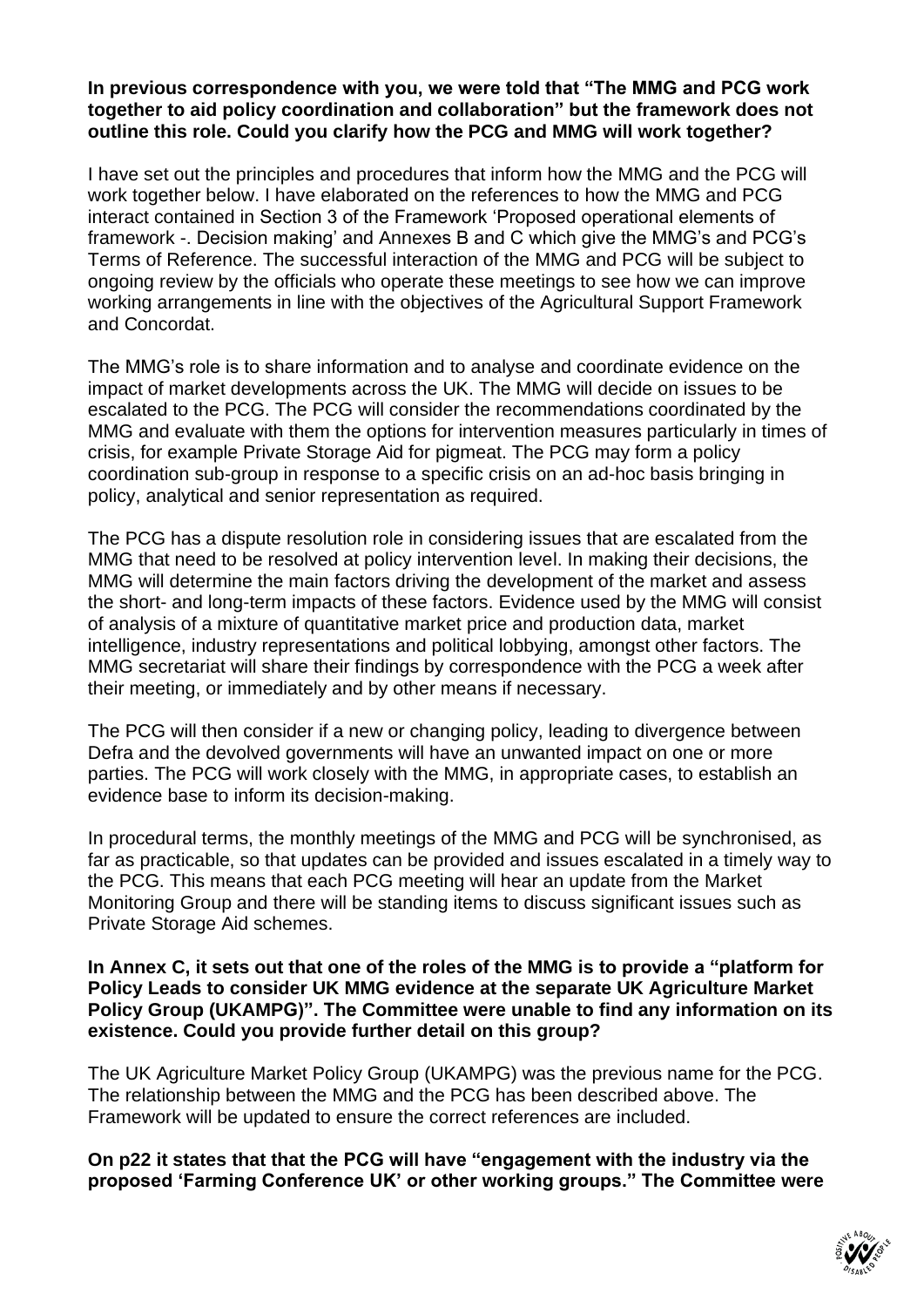# **unable to find any information on this proposed group. Could you provide further detail on this group?**

The reference to Farming Conference UK refers to what has now become the UK Agriculture Partnership – a technical information sharing forum for stakeholders from across the UK on issues affecting the agricultural sector. As the PCG will engage with industry and other stakeholders via any relevant fora and working group in the agricultural sector as the Group sees fit, we do not think it is necessary to identify one specifically. We will make sure the Framework reflects this.

## **The Committee were unclear what the difference is between the senior officials on the PCG and the SOPB. Could you explain the difference?**

Defra and the devolved governments are all represented at senior official level on both groups. There is some overlap between representation from the Northern Ireland Executive's Department of Agriculture, Environment and Rural Affairs and the Scottish Government on both groups. Otherwise, different officials attend each group.

Broadly speaking, officials with policy responsibilities for agriculture and future farming attend the PCG while officials attending the Senior Officials Programme Board have responsibilities for the oversight of relationships across a wider range of devolved issues across the Efra portfolio. For example, Defra officials attending the PCG will be drawn from the Future Farming and Countryside Programme while those attending the SOPB will be from Defra's central Devolution team.

**We were also unclear how often reviews of the framework will take place after the first review. We read that "Further reviews will continue to take place annually at which point it can then be reviewed every three years". Does this mean reviews take place annually or only once every three years? Additionally, we were unclear as to who is responsible for conducting these reviews. Please could you provide further detail?** 

Policy officials from the four administrations will review the Framework and Concordat every year for an initial period while the arrangements operating under the agreements bed in. Policy officials from all signatory parties will decide following each annual review whether the reviews can be moved to take place every 3 years.

**We would therefore be grateful if you could first clarify which devolved areas covered by the scope of this framework could be impacted by the Subsidy Control Bill? Second, can you also clarify what would happen if the CMA or Competition Appeal Tribunal, High Court or Court of Session made a different decision on subsidies to one proposed or agreed within the framework?**

The new domestic subsidy control arrangements and common UK frameworks, including the Agricultural Support Framework, are complementary.

Following EU Exit and the UK's departure from the EU common agriculture and fisheries policies, the devolved governments and the UK Government in England, have the freedom to pursue their own policy choices.

Inclusion of agriculture in the domestic subsidy control regime will balance the need to minimise risk of distortions to UK competition and investment and ensure consistency across sectors with flexibility for the UK Government and the devolved governments to